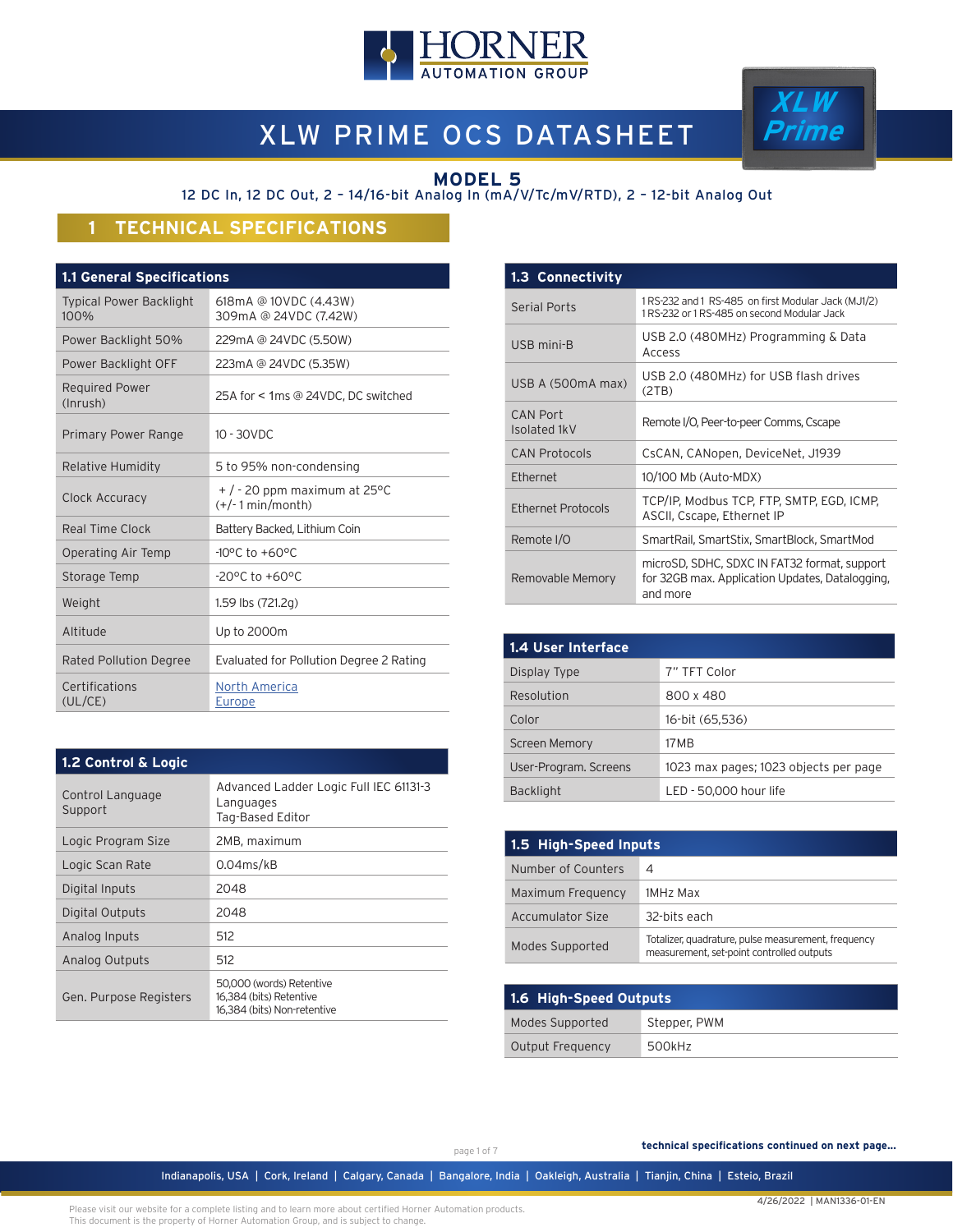

# **technical specifications continued...**

| 1.7 Digital DC Inputs                  |                                          |                      |  |
|----------------------------------------|------------------------------------------|----------------------|--|
| Inputs per Module                      | 12 Including 4 Configurable HSC Inputs   |                      |  |
| Commons per Module                     |                                          |                      |  |
| Input Voltage Range                    |                                          | 12VDC / 24VDC        |  |
| Absolute Max. Voltage                  |                                          | 30VDC Max.           |  |
| Input Impedance                        | $10k\Omega$                              |                      |  |
| <b>Input Current</b>                   | Positive Logic                           | Negative Logic       |  |
| Upper Threshold<br>Lower Threshold     | 0.8 <sub>m</sub> A<br>0.3 <sub>m</sub> A | $-1.6mA$<br>$-2.1mA$ |  |
| Max. Upper Threshold                   | 8VDC                                     |                      |  |
| Min. Lower Threshold                   | 3VDC                                     |                      |  |
| OFF to ON Response                     | 1 <sub>ms</sub>                          |                      |  |
| ON to OFF Response                     | 1 <sub>ms</sub>                          |                      |  |
| <b>High Speed Counter</b><br>Max Freq* | 1MHz                                     |                      |  |

**\*See I/O info below for detail regarding HSC and PWM**

### **1.8 Digital DC Outputs**

| Outputs per Module                 | 16 Including 2 Configurable<br><b>PWM Outputs</b> |
|------------------------------------|---------------------------------------------------|
| Commons per Module                 | 1                                                 |
| Output Type                        | Sourcing / $10k\Omega$ Pull-Down                  |
| Output Frequency                   | 500kHz                                            |
| Absolute Max. Voltage              | 28VDC Max.                                        |
| <b>Output Protection</b>           | <b>Short Circuit</b>                              |
| Max. Output Current/Point          | 0.5A                                              |
| Max. Total Current                 | 4A Continuous                                     |
| Max. Output Supply Voltage         | 30VDC                                             |
| Min. Output Supply Voltage         | 10VDC                                             |
| Max. Voltage Drop at Rated Current | $0.25$ VDC                                        |
| Max. Inrush Current                | 650mA per Channel                                 |
| Min. Load                          | None                                              |
| OFF to ON Response                 | 1 <sub>ms</sub>                                   |
| ON to OFF Response                 | 1 <sub>ms</sub>                                   |
| <b>Output Characteristics</b>      | Current Sourcing (Pos. Logic)                     |
| PWM Out                            | $\approx$ 5kHz                                    |
| Rise Time                          | $50 - 115$ µs                                     |
| <b>Fall Time</b>                   | $8-20\mu s$                                       |

| 1.9 Analog Inputs, High Resolution                                                       |                                                                                               |                                                             |                                                                                                                                                                                                                           |
|------------------------------------------------------------------------------------------|-----------------------------------------------------------------------------------------------|-------------------------------------------------------------|---------------------------------------------------------------------------------------------------------------------------------------------------------------------------------------------------------------------------|
| Number of Channels                                                                       | 2                                                                                             | Thermocouple:                                               | Temperature Range:                                                                                                                                                                                                        |
| Input Ranges (Selectable)                                                                | 0-10VDC; 0-20mA; 4-20mA;<br>100mV PT100; and<br>J, K, N, T, E, R, S, B Thermocouples          | B/R/S                                                       | 32°F to 2,912°F (0°C to 1,600°C)<br>-328°F to 1,652°F (-200°C to 900°C)<br>-400°F to 752°F (-240°C to 400°C)<br>-346°F to 1,382°F (-210°C to 750°C)                                                                       |
| Safe Input Voltage Range                                                                 | 10VDC: - 0.5V to +15V<br>20mA: -0.5V to +6V                                                   | K/N                                                         | -400°F to 2,498°F (-240°C to 1,370°C)                                                                                                                                                                                     |
|                                                                                          | RTD / T/C: $+/- 24VDC$                                                                        | Thermocouple Common Mode Range                              | $+/- 10V$                                                                                                                                                                                                                 |
| Nominal Resolution                                                                       | 10V, 20mA, 100mV: 14 Bits                                                                     | Converter Type                                              | Delta Sigma                                                                                                                                                                                                               |
| Input Impedance<br>(Clamped @ -0.5VDC to 12VDC)                                          | RTD, Thermocouple: 16 Bits<br>Current Mode:<br>$100Ω$ , 35mA Max. Continuous<br>Voltage Mode: | Max. Error at 25°C<br>(*excluding zero)                     | $*4-20mA$ +/- 0.10% of full scale<br>$*$ 0-20 mA $+$ /-0.10% of full scale<br>$*$ 0-10VDC $+/-$ 0.10% of full scale<br>RTD (PT100) $+/-1.0$ C° of full scale<br>$+/-$ 0.05% of full scale<br>0-100mV<br>(*excluding zero) |
|                                                                                          | 500kΩ, 25mA Max. Continuous<br>10V, 20mA,                                                     | Max. Thermocouple Error<br>(After Warm up Time of One Hour) | +/-0.2% $(+/-0.3%$ below -100 °C)<br>of full scale                                                                                                                                                                        |
| 100mV: 32,000 counts full scale<br>%AI Full Scale<br>RTD / T/C: 20 Counts / $^{\circ}$ C |                                                                                               | Conversion Speed, Both Channels<br>Converted                | 10V, 20mA, 100mV: 30 Times/Second<br>RTD Thermocouple: 7.5 Times/Second                                                                                                                                                   |
| Max. Over-Current                                                                        | 35mA                                                                                          | Conversion Time per Channel                                 | 10V, 20mA, 100mV: 16.7 ms<br>RTD, Thermocouple: 66.7 ms                                                                                                                                                                   |
| Open Thermocouple Detec Current                                                          | 50 <sub>n</sub> A                                                                             | <b>RTD Excitation Current</b>                               | 250 <sub>u</sub> A                                                                                                                                                                                                        |

| 1.10 Analog Outputs                    |                                                               |                                                     |                                                                          |
|----------------------------------------|---------------------------------------------------------------|-----------------------------------------------------|--------------------------------------------------------------------------|
| Number of Channels                     |                                                               | Minimum 10V Load                                    | $1k\Omega$                                                               |
| <b>Output Ranges</b>                   | 0-10VDC, 0-20mA                                               | Minimum Resistance Load                             | $500\Omega$                                                              |
| Nominal Resolution                     | 12 Bits                                                       | Analog Outputs; Output Points                       |                                                                          |
| Update Rate                            | Once per PLC scan                                             | Required                                            |                                                                          |
| Max. Error at 25°C<br>(Excluding Zero) | 0.1% of full scale<br>20mA<br>0.1% of full scale<br>$0 - 10V$ | Addt'l Error for Temp. Other Than<br>$25^{\circ}$ C | $0.000143\%$ / °C<br>20 <sub>m</sub> A<br>$0.000151\%$ / °C<br>$0 - 10V$ |

page 2 of 7

Indianapolis, USA | Cork, Ireland | Calgary, Canada | Bangalore, India | Oakleigh, Australia | Tianjin, China | Esteio, Brazil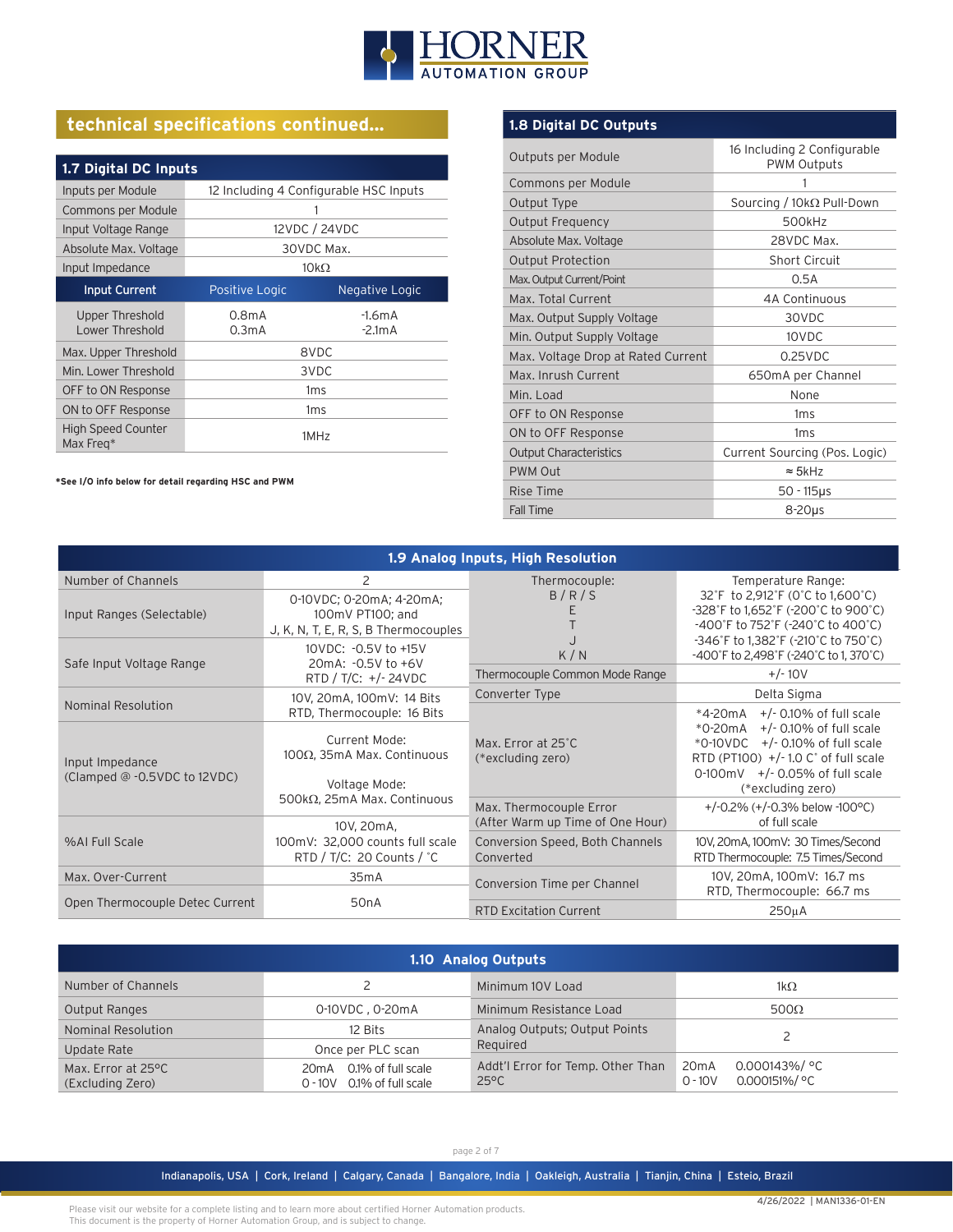

# **2 CONTROLLER OVERVIEW**

# **3 WIRING: INPUTS AND OUTPUTS**

**3.1 - Digital Input & Output Information**

### **2.1 - Port Connectors**



- 1. Touchscreen
- 2. USB 2.0 "A": Flash Drive
- 3. LAN Port
- 4. PWR: 10-30VDC In
- 5. CAN Port
- 6. MJ3: RS-232/485
- 7. Dip Switches
- 8. MJ1/MJ2: RJ45 Serial Port
- 9. microSD: Data Storage
- 10. USB mini "B": Programming

NOTE: See Precaution #12 on page 6 about USB and grounding.

### **2.2 - Power Wiring**

| <b>Primary Power Port Pins</b> |        |                            |
|--------------------------------|--------|----------------------------|
| <b>PIN</b>                     | SIGNAL | <b>DESCRIPTION</b>         |
|                                | Ground | Frame Ground               |
|                                | $DC -$ | Input Power Supply Ground  |
|                                | $DC+$  | Input Power Supply Voltage |

DC Input / Frame Solid/Stranded Wire: 12-24 awg (2.5-0.2mm). Strip length: 0.28" (7mm). Torque, Terminal Hold-Down Screws: 4.5 – 7 in-lbs (0.50 – 0.78 N-m).

DC- is internally connected to I/O V-, but is isolated from CAN V-. A Class 2 power supply must be used.

#### POWER UP

1. OPTION: Attach ferrite core with a minimum of two turns of the DC+ and DC- signals from the DC supply that is powering the controllers. 2. Connect to earth ground.



**Positive Logic vs. Negative Logic Wiring** The OCS can be wired for positive logic inputs or negative.



Digital inputs may be wired in either a Positive Logic or Negative Logic fashion as shown. The setting in the Cscape Hardware Configuration for the Digital Inputs must match the wiring used in order for the correct input states to be registered. When used as a normal input and not for high speed functions, the state of the input is reflected in registers %I1 – %I12.

Digital inputs may alternately be specified for use with High Speed Counter functions, also found in the Hardware Configuration for Digital Inputs. Refer to the EXLW & XLW Prime User Manual [MAN1256] for full details.

### **3.2 - Analog Input Information**

Raw input values for channels 1-4 are found in the registers as Integertype data with a range from 0 – 32000.

Analog inputs may be filtered digitally with the Filter Constant found in the Cscape Hardware Configuration for Analog Inputs. Valid filter values are 0 – 7 and act according to the following chart.



| <b>Data Values</b> |                                                                                                                                                                   |  |  |
|--------------------|-------------------------------------------------------------------------------------------------------------------------------------------------------------------|--|--|
| <b>INPUT MODE:</b> | DATA FORMAT, 12-bit INT:                                                                                                                                          |  |  |
| 0-20mA, 4-20mA     | $0 - 32000$                                                                                                                                                       |  |  |
| $0-10V$            | $0 - 32000$                                                                                                                                                       |  |  |
| $T/C$ & RTD        | Temperature in $\circ$ C to 1 decimal place (xxx.y)<br>NOTE: The value in the %AI is an integer. The<br>value should be divided by 20 to get temperature<br>in °C |  |  |

3. Apply recommended power.

page 3 of 7

 **wiring: I-O continued on next page...**

Indianapolis, USA | Cork, Ireland | Calgary, Canada | Bangalore, India | Oakleigh, Australia | Tianjin, China | Esteio, Brazil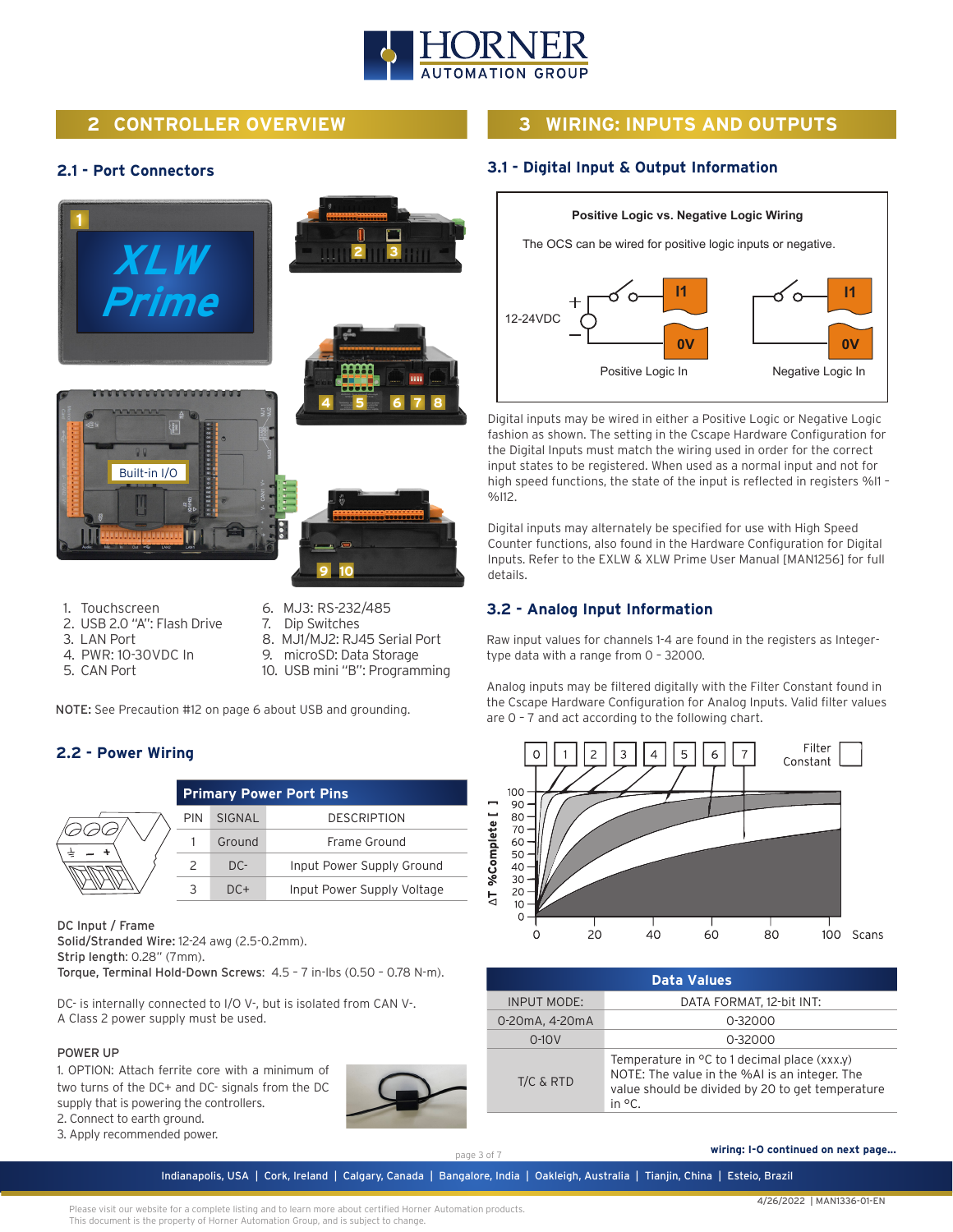

◁

## **wiring: I-O continued...**

### **3.3 - Jumper Setting Details**



Back Panel Torque Rating: 3.0 - 3.5 in-lbs (0.34 - 0.40 N-m)

#### **3.4 - Wiring Connectors**

**J3 (Orange) Name**

#### **Positive Logic - Digital Inputs - J1 Wiring**







### **Positive Logic - Digital Outputs - J2 Wiring**

| J2 (Black) Name |                   |  |  |  |  |
|-----------------|-------------------|--|--|--|--|
| OV              | Common            |  |  |  |  |
| $V +$           | V+                |  |  |  |  |
| N <sub>C</sub>  | No Connect        |  |  |  |  |
| Q12 (%Q12)      | Digital Out 12    |  |  |  |  |
| Q11 (%Q11)      | Digital Out 11    |  |  |  |  |
| Q10 (%Q10)      | Digital Out 10    |  |  |  |  |
| Q9 (%Q9)        | Digital Out 9     |  |  |  |  |
| Q8 (%Q8)        | Digital Out 8     |  |  |  |  |
| Q7 (%Q7)        | Digital Out 7     |  |  |  |  |
| Q6 (%Q6)        | Digital Out 6     |  |  |  |  |
| Q5 (%Q5)        | Digital Out 5     |  |  |  |  |
| Q4 (%Q4)        | Digital Out 4     |  |  |  |  |
| Q3(%Q3)         | Digital Out 3     |  |  |  |  |
| Q2 (%Q2)        | Dig. Out 2/PWM2   |  |  |  |  |
| Q1 (%Q1)        | Dig. Out 1 / PWM1 |  |  |  |  |
|                 |                   |  |  |  |  |



| $T1 + (%A1)$               | TC $(1+)$ or RTD $(1+)$ or $100$ mV $(1+)$                    |                    |                                                                                           |                       |                     |
|----------------------------|---------------------------------------------------------------|--------------------|-------------------------------------------------------------------------------------------|-----------------------|---------------------|
| $T1-(%A1)$                 | TC (1-) or RTD (1-) or 100mV (1-)                             |                    | <b>J3 Specifications</b>                                                                  |                       |                     |
| $T2+ (%A2)$                | TC (2+) or RTD (2+) or 100mV<br>$(2+)$                        | 0-10V Analog In    | mV In                                                                                     | Thermocouple In       | 4 - 20mA Analog Out |
| $T2-(%A2)$                 | TC (2-) or RTD (2-) or 100mV (2-)                             | NC MA1             | $100mV+$                                                                                  |                       | 20 <sub>m</sub> A   |
| AQ1<br>(%AQ10)             | 10 V or 20mA OUT (1)                                          | $0-10VDC$          | ᠇᠇<br>- 1<br>$\blacksquare$<br>100mV-<br>$\mathbf{I}$<br>$\mathbf{I}$<br>. .              | $T1+$<br>F1+<br>$T1-$ | AQ1                 |
| AQ <sub>2</sub><br>(%AQ10) | 10 V or 20mA OUT (2)                                          | ov                 | . .<br>$\mathbf{1}$<br>$\blacksquare$<br>$\mathbf{L}$<br>$\overline{u}$<br>$\overline{u}$ |                       | <b>OV</b>           |
| 0 <sup>V</sup>             | Common                                                        |                    |                                                                                           |                       |                     |
| MA1 (%A1)                  | 0-20 m A IN (1)                                               |                    |                                                                                           |                       |                     |
| V1 (% A1)                  | $0-10V$ IN (1)                                                |                    | 20mA Analog In - Not Self Powered 20mA Analog In - Self Powered                           | RTD In                | 0 - 10V Analog Out  |
| 0 <sup>V</sup>             | Common                                                        | 20 $mA +$          | 20 <sub>m</sub> A                                                                         |                       | 10VDC<br>$T1+$      |
| MA2 (%A2)                  | 0-20 m A IN (2)                                               |                    | MA <sub>1</sub><br>ത                                                                      | MA1                   | AQ1                 |
| V2 (%A2)                   | $0-10V$ IN (2)                                                | Loop PWR $\bigcap$ | V <sub>1</sub>                                                                            | V <sub>1</sub>        |                     |
| <b>OV</b>                  | Common                                                        |                    |                                                                                           |                       | OV                  |
|                            | IOTE: Be sure to wire OV to V1 as shown for proper operation. |                    | <b>OV</b>                                                                                 | <b>OV</b>             | OV                  |

NOTE: Be sure to wire 0V to V1 as shown for proper operation. NOTE: Loop power requirements are determined by the transmitter specification.

page 4 of 7

Indianapolis, USA | Cork, Ireland | Calgary, Canada | Bangalore, India | Oakleigh, Australia | Tianjin, China | Esteio, Brazil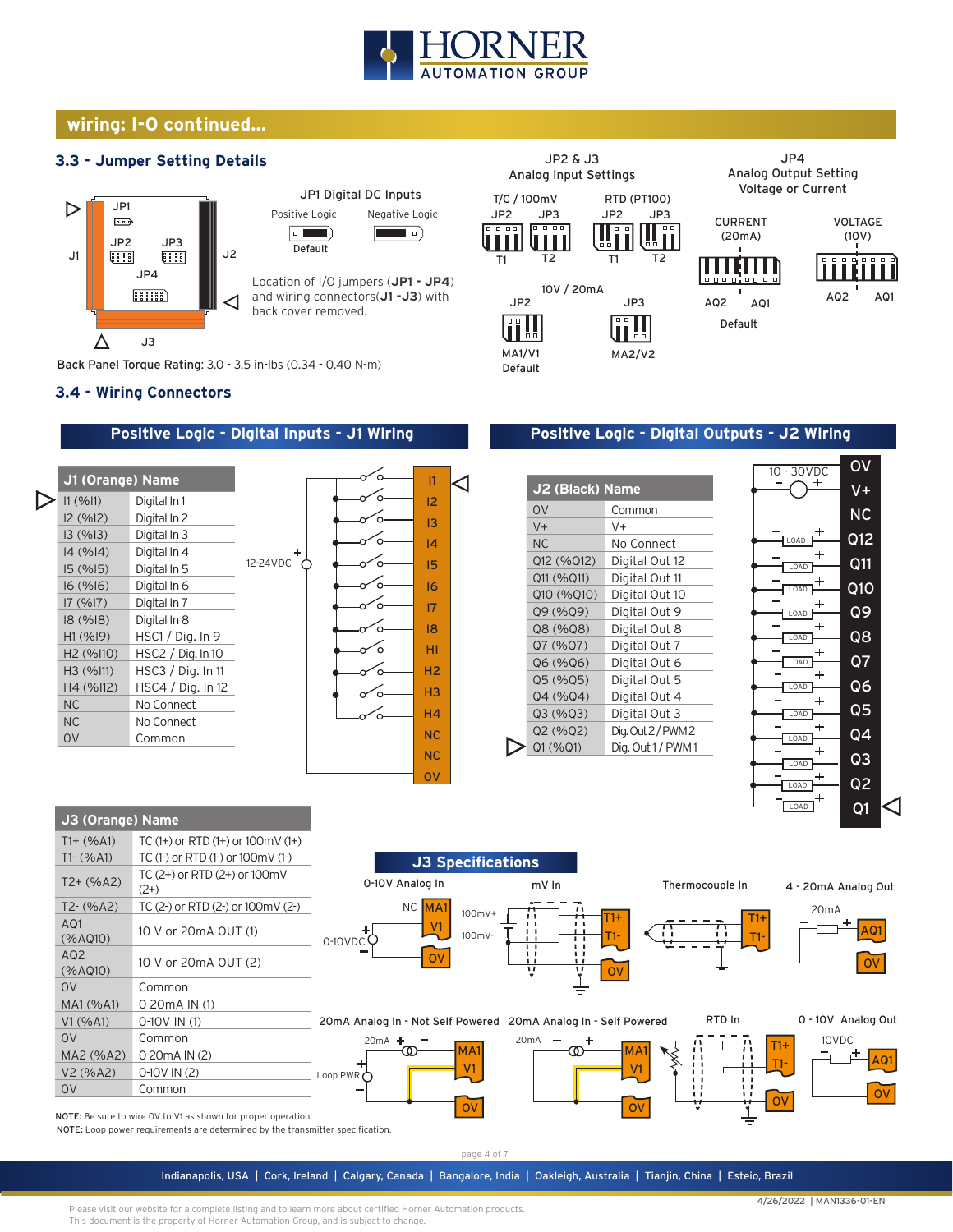

# **4 COMMUNICATIONS**

### **4.1 - CAN Communications**

|                           |                |                 | <b>CAN Pin Assignments</b> |
|---------------------------|----------------|-----------------|----------------------------|
| $V$ - CN L SHLD CN H $V+$ | <b>PIN</b>     | <b>SIGNAL</b>   | <b>DESCRIPTION</b>         |
|                           |                | $V -$           | CAN Ground - Black         |
|                           | $\overline{2}$ | CN <sub>L</sub> | CAN Data Low - Blue        |
|                           | з              | <b>SHLD</b>     | Shield Ground - None       |
|                           | 4              | CN H            | CAN Data High - White      |
|                           | 5              | $V + (NC)$      | No Connect - Red           |

Solid/Stranded Wire: 12-24 awg (2.5-0.2mm).

Strip Length: 0.28" (7mm).

Locking spring-clamp, two-terminators per conductor.

Torque, Terminal Hold-Down Screws: 4.5 – 7 in-lbs (0.50 – 0.78 N-m).

V+ pin is not internally connected, the SHLD pin is connected to Earth ground via a 1MΩ resistor and 10 nF capacitor.

### **4.2 - Dip Switches**

|            | <b>DIP SWITCHES</b>             |                             |                |
|------------|---------------------------------|-----------------------------|----------------|
| <b>PIN</b> | <b>NAME</b>                     | <b>FUNCTION</b>             | <b>DEFAULT</b> |
|            | <b>MJ3 RS485</b><br>Termination | $ON = Terminated$           | OFF            |
|            | MJ3 Duplex                      | $ON = Half$<br>$OFF = Full$ | OFF            |
| 3          |                                 |                             | OFF            |
| 4          | <b>MJ2 RS485</b><br>Termination | $ON = Terminated$           | OFF            |

The DIP switches are used to provide a built-in termination to both the MJ1, MJ2 & MJ3 ports if needed. The termination for these ports should only be used if this device is located at either end of the multidrop/daisychained RS-485 network.

#### **4.3 - Ethernet Communications**



Green LED indicates link – when illuminated, data communication is available.

Yellow LED indicates activity – when flashing, data is in transmission.

### **EXLW & XLW Prime User Manual [MAN1256]**

The User Manual includes extensive information on: Built-in I/O, Common %S & %SR Registers, HSC/PWM/Totalizer/Quadrature & Accumulator Registers.

# **4.4 - Serial Communications**



#### **MJ1/2 SERIAL PORTS**

Two Serial Ports on One Module Jack (8posn)

**MJ1:** RS-232 w/Full Handshaking **MJ2:** RS-485 Half-Duplex

| <b>MJ1 PINS</b> |                |                  | <b>MJ2 PINS</b> |                  |
|-----------------|----------------|------------------|-----------------|------------------|
| <b>PIN</b>      | <b>SIGNAL</b>  | <b>DIRECTION</b> | <b>SIGNAL</b>   | <b>DIRECTION</b> |
| 8               | <b>TXD</b>     | <b>OUT</b>       | --              |                  |
| 7               | <b>RXD</b>     | IN               |                 |                  |
| 6               | O <sub>V</sub> | GROUND           | O <sub>V</sub>  | GROUND           |
| 5               | +5V @ 60mA     | <b>OUT</b>       | +5V @ 60mA      | <b>OUT</b>       |
| 4               | <b>RTS</b>     | <b>OUT</b>       |                 |                  |
| 3               | <b>CTS</b>     | IN               | --              |                  |
| $\mathcal{P}$   | --             |                  | $RX - / TX -$   | IN / OUT         |
|                 |                |                  | $RX+ / TX+$     | IN / OUT         |

# **MJ3 SERIAL PORT** 2 Multiplexed Serial

Ports on One Modular Jack (8posn)

| <b>MJ3 PINS</b> |                  |                  |  |  |
|-----------------|------------------|------------------|--|--|
| PIN             | <b>SIGNAL</b>    | <b>DIRECTION</b> |  |  |
| 8               | <b>TXD RS232</b> | OUT              |  |  |
| 7               | <b>RXD RS232</b> | IN               |  |  |
| 6               | O <sub>V</sub>   | GROUND           |  |  |
| 5               | $+5V$ @ 60mA     | OUT              |  |  |
| $\overline{4}$  | <b>TX-RS485</b>  | OUT              |  |  |
| 3               | TX+RS485         | OUT              |  |  |
| $\overline{c}$  | <b>RX-RS485</b>  | IN               |  |  |
|                 | RX+RS485-        | IN               |  |  |

Attach optional ferrite core with a minimum of two turns of serial cable. See website for more details. [Part #: HE-FBD001]

**Wiring Details:**

Solid/Stranded Wire: 12-24 awg (2.5-0.2mm<sup>2</sup>). Strip Length: 0.28" (7mm). Torque, Terminal Hold-Down Screws: 4.5 – 7 in-lbs (0.50 – 0.78 N-m).

page 5 of 7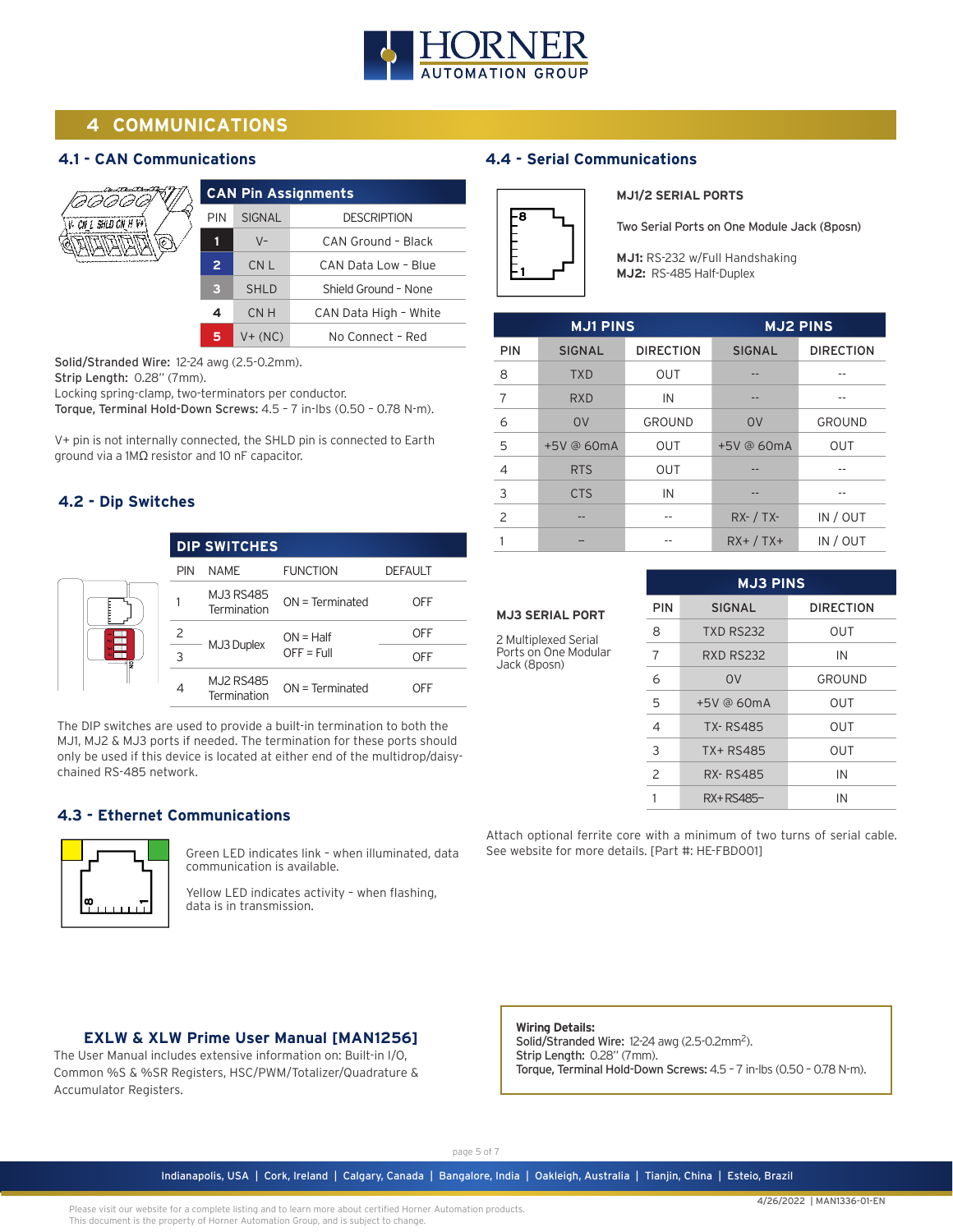

# **5 DIMENSIONS & INSTALLATION**

### **5.1 - Dimensions**



### **5.2 - Installation Procedure**

- The XLW Prime utilizes a clip installation method to ensure a robust and watertight seal to the enclosure. Please follow the steps below for the proper installation and operation of the unit.
- This equipment is suitable for Class I, Division 2, Groups A, B, C and D or non-hazardous locations only.
- Digital outputs shall be supplied from the same source as the operator control station.
- Jumpers on connector JP1 shall not be removed or replaced while the circuit is live unless the area is known to be free of ignitable concentrations of flammable gases or vapors.
- 1. Carefully locate an appropriate place to mount the XLW Prime. Be sure to leave enough room at the top of the unit for insertion and removal of the microSD™ card.
- 2. Carefully cut the host panel per the diagram, creating a 131.9mm x 175.0mm, with a +1mm/-0mm panel cutout tolerance, opening into which the XLW Prime may be installed. If the opening is too large, water may leak into the enclosure, potentially damaging the unit. If the opening is too small, the OCS may not fit through the hole without damage.
- 3. Remove any burrs and or sharp edges and ensure the panel is not warped in the cutting process.
- 4. Remove all Removable Terminals. Insert the XLW Prime through the panel cutout (from the front). The gasket must be between the host panel and the XLW Prime.
- 5. Install and tighten the four mounting clips (provided in the box) until the gasket forms a tight seal
	- NOTE: Max torque is 0.8 to 1.13Nm, or 7 to 10 in-lbs.
- 6. Reinstall the I/O Removable Terminal Blocks. Connect communications cables to the serial port, USB ports, Ethernet port, and CAN port as required.

# **6 BUILT-IN I/O for Model 5**

All XLW Prime models (except the Model 0) feature built-in I/O. The I/O is mapped into OCS Register space, in three separate areas – digital/analog I/O, high-speed counter I/O, and high-speed output I/O. Digital/analog I/O location is fixed starting at 1, but the high-speed counter and high-speed output references may be mapped to any open register location. For more details, see the EXLW & XLW Prime User's Manual [MAN1256].

| <b>Digital and Analog I/O Functions</b> |           |  |  |  |
|-----------------------------------------|-----------|--|--|--|
| Digital Inputs                          | $%11-12$  |  |  |  |
| Reserved                                | $%113-31$ |  |  |  |
| <b>ESCP Alarm</b>                       | %132      |  |  |  |
| Digital Outputs                         | %01-12    |  |  |  |
| Reserved                                | %013-24   |  |  |  |
| Analog Inputs                           | $%$ AI1-2 |  |  |  |
| Reserved                                | $%A13-12$ |  |  |  |
| <b>Analog Outputs</b>                   | %AQ9-10   |  |  |  |
| Reserved                                | %A01-8    |  |  |  |

# **7 ANALOG IN TRANZORB FAILURE**

A common cause of Analog Input Tranzorb Failure on Analog Inputs Model 2, 3, 4 & 5: If a 4- 20mA circuit is initially wired with loop power, but without a load, the Analog input could see 24VDC. This is higher than the rating of the tranzorb. This can be solved by NOT connecting loop power prior to load connection, or by installing a low-cost PTC in series between the load and analog input. **Digi-Key BC2316-ND**



page 6 of 7